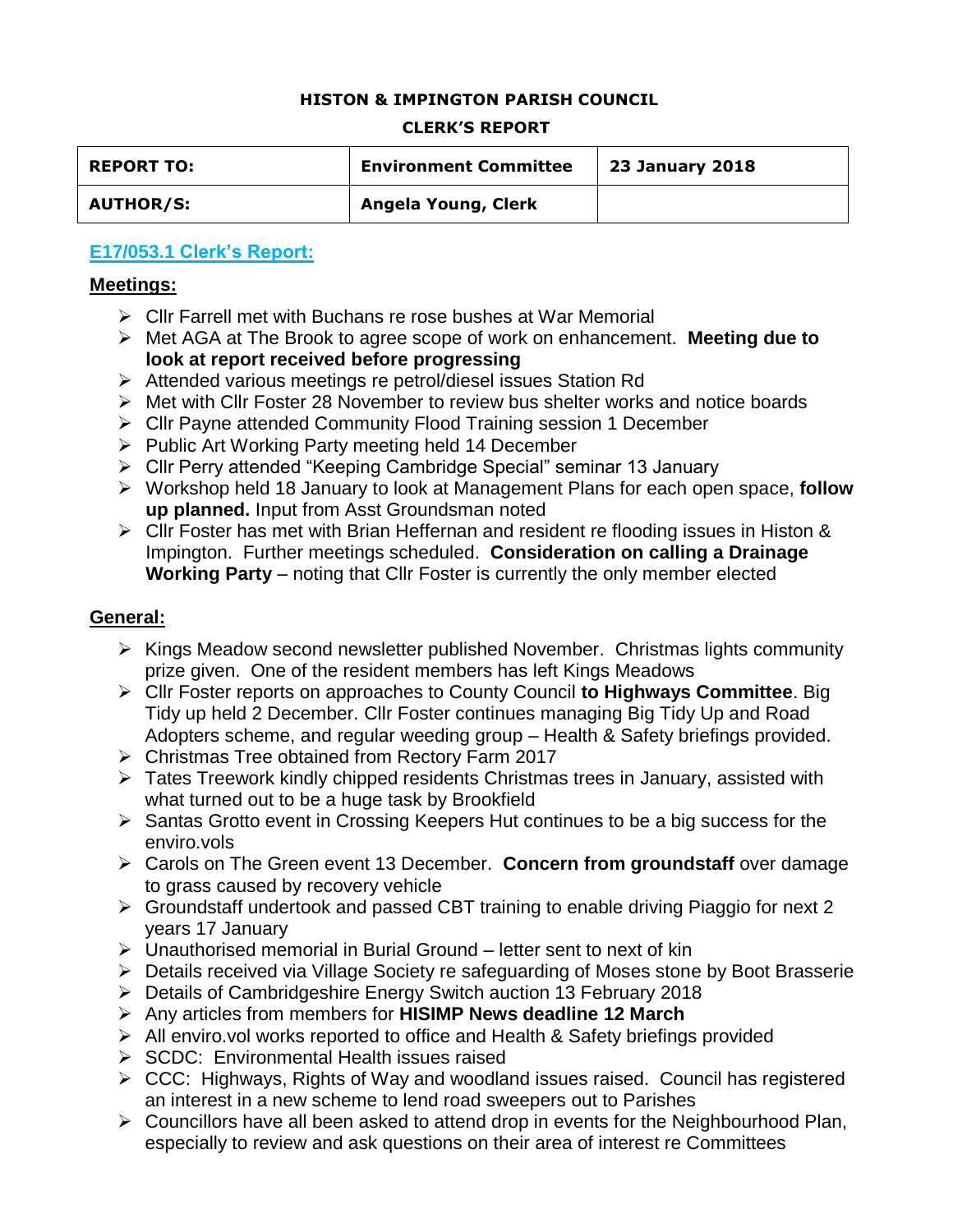## **Village Green:**

 **Bookings**: Village Green: Yesteryear Road Run confirm 2018 run has been **cancelled** due to Northstowe development issues; Impington Opportunities Stall on the Green Sat 19 May 2018

## **Other Open Spaces:**

- $\triangleright$  New padlocks provided for select open spaces
- $\triangleright$  Notices fixed to litter bins at Manorial Waste following inappropriate commercial use
- Quote requested from Site & Maintenance following damage to notice board at The Copse – including repair and renovation

## **Delegated Project Update**

- Bus shelter at Manorial Waste **order placed with Brookfield for window opening, works due; new notice boards on order, due for delivery end February, then quotes for installation to be reviewed. Old notice boards to be stored?**
- Roses bed at War Memorial **preparation work carried out by Buchans. Cllr Farrell liaising re re-planting. No invoice to date**
- Homefield Park Footpath and Estate Railings Footpath: **work understood to be complete and invoice received, contractor contacted for clarification, no response to date. RFO awaiting instruction from Committee** Estate Railings: **Quotes refreshed, meeting required with Committee members involved in this project**
- Railings and bridge at The Green (CCC to fund materials) **order made with Paul West for Spring 2018**
- Duck signs for The Green **initial design available at meeting for feedback, then to order from Algar Signcraft**
- Grafitti one contractor has advised cannot as insurance issue, **2nd quote being chased**

---------------------------------------------------------------------------------------------------------------------------

Brook Enhancement – **report received, meeting to be called to review**

#### **New requests:**

• Signs for High Street – "Do Not Litter"

## **E17/053.2 Trees and Allotments Report**

No written report received. Clerk notes - **Trees:**

## **SCDC Tree Applications received since last meeting:**

Windmill Grange, 4-94 Windmill Lane Histon – T1 Horse Chestnut 2.5-3m lateral branches and thin by 20%

45 Merrington Place Impington – G1 3 sycamores, raise crown to 5m above ground level

Woodcroft Impington Lane Impington – fell leylandii to boundary of 10 Impington Lane and Salvation Army Church Hall